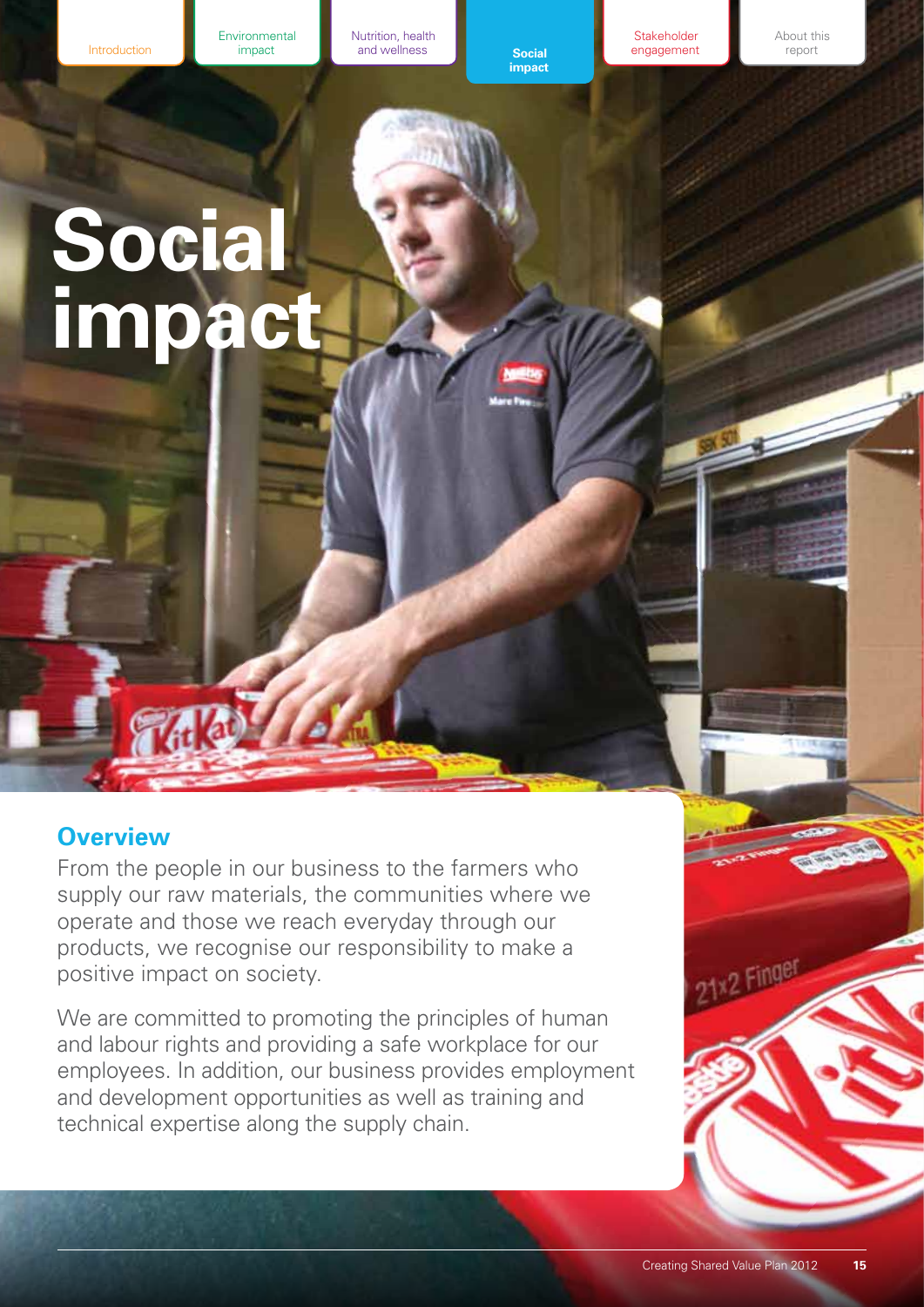**Stakeholder** engagement

# **Responsible sourcing**

Nearly 40% of Nestlé's global expenditure on raw materials goes towards milk, coffee and cocoa. We also source a range of key commodities such as palm oil. Responsible sourcing means we help farmers and other suppliers develop sustainable practices, thereby safeguarding incomes and ensuring a sustainable supply of high-quality materials for our products.



#### **Our performance highlights**



# 19,115

cocoa farmers on improving productivity and sustainability and distributed 824,000 higher-yielding, diseaseresistant plantlets, through the Nestlé Cocoa Plan.

Purchased palm oil from 100%

certified sustainable sources since January 2012.

 $\|\cdot\|$  **Our targets and performance are on pages 2 and 3** 

#### **Responsible sourcing traceability programme**

In 2010, we identified the first 12 priority categories to be covered by our global Nestlé Responsible Sourcing Traceability Programme, which seeks to ensure we can identify risk and assure responsible sourcing across key product areas. We began by mapping and assessing our palm oil, and pulp and paper supply chains in 2010, and in 2011 we established responsible sourcing strategies for sugar, soya, seafood, vanilla and hazelnuts. In 2012, we will implement responsible sourcing strategies for cocoa, meat, coffee, dairy and shea.

The programme implements our commitments on a range of issues such as deforestation and forest stewardship, and child labour in agricultural supply chains.

#### **Tackling deforestation**

In 2010, we made a global commitment to ensure our products do not have a deforestation impact and partnered with The Forest Trust (TFT) to establish Responsible Sourcing Guidelines. These guidelines promote traceability and socially and environmentally sound sourcing practices.

Palm oil is an essential ingredient in many of our products, such as *Kit Kat*®. In the UK, we have already achieved our 2015 target to source 100% RSPO (Roundtable on Sustainable Palm Oil) certified palm oil. From January 2012, 70% of the palm oil we use in the UK is traceable back to RSPO certified plantations. The remaining 30%, which consists of more complex derivatives of palm oil that are more difficult to trace through the supply chain, is purchased through the GreenPalm programme. The GreenPalm programme supports the production of sustainable palm oil through a certificate trading scheme, which is designed to tackle the environmental and social problems created by the production of palm oil by rewarding the growers of RSPO certified palm oil.

#### $\boldsymbol{\prime\prime}$

*Nestlé's no deforestation policy sends a very clear message to companies that are destroying forests and peatlands for new plantations: if you don't immediately change course then your days of supplying to global brands such as Nestlé are over.*

 $\mathbf{z}$ 

**Andy Tait** Senior Campaign Advisor, Greenpeace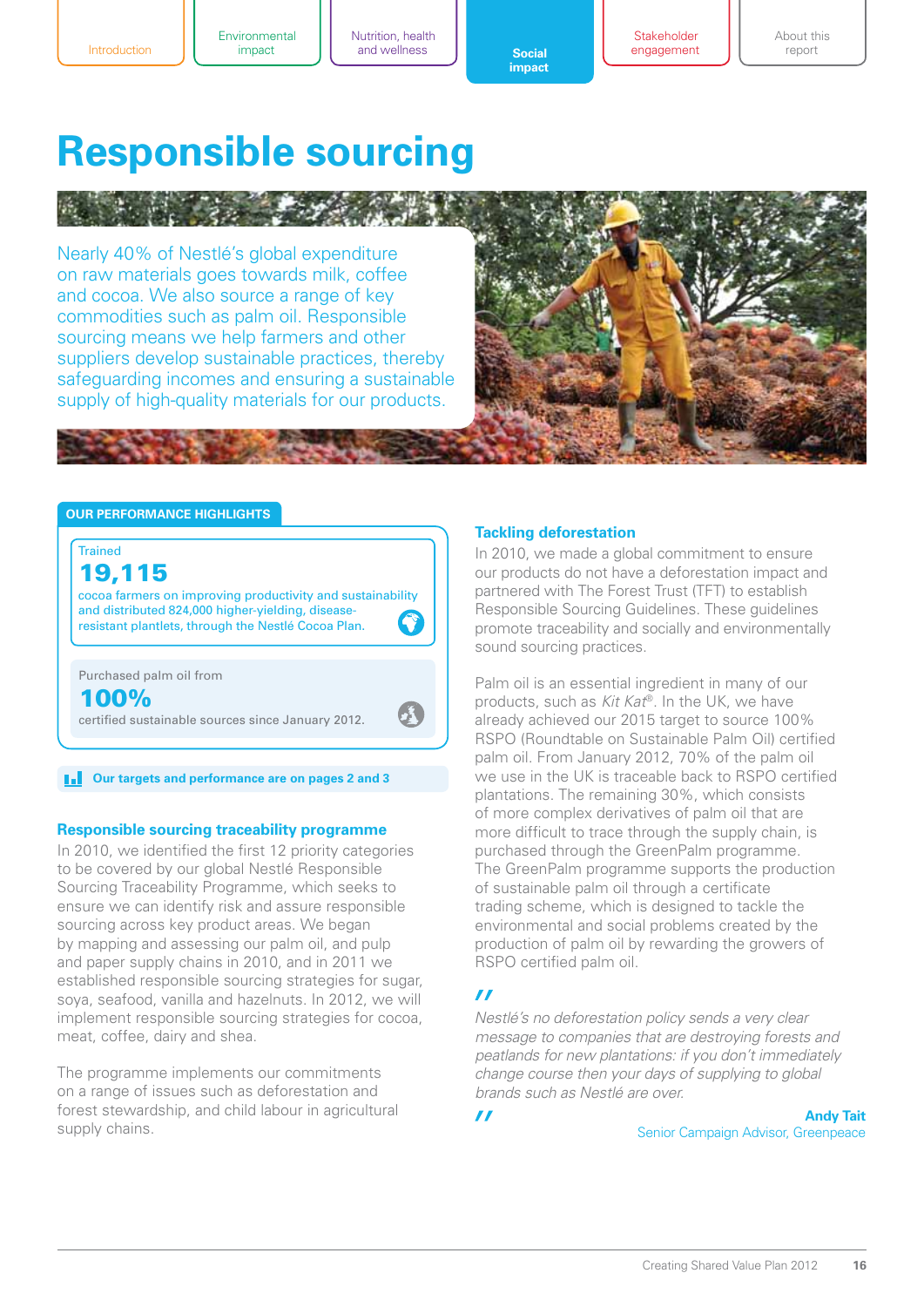Introduction

Environmental

Nutrition, health impact **c c social** 

**Stakeholder** engagement About this report



#### **Working with dairy farmers in the UK**

Since 2011, we have partnered with First Milk, the only major British farmer-owned dairy company in the UK, in order to help dairy farmers reduce their environmental impact, improve the quality of their milk and in turn benefit their farming business. We have been working with a group of First Milk farmers based near our Girvan factory in Scotland who supply the site with around 75 million litres of milk each year.

Through our partnership with First Milk, more than 60 farmers who supply Girvan factory have taken part in workshops, which were accredited by the Royal Agricultural College

#### $\boldsymbol{\prime\prime}$

 $\mathbf{r}$ 

*First Milk and the dedicated group of farmers that supply milk to the Nestlé Girvan site have worked in partnership with Nestlé to create a sustainable supply chain. That work is already delivering tangible results in carbon reduction and decreased water usage on farms. Nestlé actively demonstrates that they have a key role to play in the development of British dairy industry sustainability initiatives like the Dairy Roadmap and Dairy 2020.*

#### **Kate Allum** First Milk CEO and Dairy Roadmap Chair

and covered a range of topics such as herd health, fertility, water and good environmental practices. The workshops were well received and to date the milk supply group has successfully reduced its total greenhouse gas emissions by 5.7%, equating to 5,517 tonnes of carbon saved, and reduced total non-livestock water usage by 5.1%. The figures were calculated by The  $E-CO<sub>2</sub>$  Project<sup>1</sup>, which provides detailed energy and carbon assessments for farms, using a carbon footprint calculator accredited by the Carbon Trust.



#### **Working with cocoa farmers from Côte d'Ivoire**

The [Nestlé Cocoa Plan i](www.nestlecocoaplan.com)s a global initiative designed to address key economic, social and environmental issues faced by the cocoa-farming communities we work with. In January 2012, together with the Fairtrade Foundation we welcomed two cocoa farmers from Côte d'Ivoire to the UK to celebrate the second anniversary of *Kit Kat* four-finger becoming Fairtrade certified. Cocoa farmer Kouame Fasseri, who appeared on more than 400 million Fairtrade certified *Kit Kat* chocolate bars,

### $\overline{I}$

*Fairtrade seeks to connect farmers and workers who grow our food with the public who enjoy those goods. So it was inspiring to mark the second anniversary of Kit Kat four-finger bar becoming Fairtrade by inviting two cocoa farmers from Côte d'Ivoire to visit the UK. They saw the whole process of chocolate production, spoke to Nestlé staff, met local school children and did a brilliant question and answer session on the web. How wonderful that the man whose photo is on the back of the Kit Kat bar was in Britain talking to people who love the chocolate.*

 $\mathbf{r}$ 

#### **Harriet Lamb**  CEO of Fairtrade International

and Fulgence N'Guessan, the President of Kavokiva farming co-operative, took part in a three-day visit which included a tour of our York factory, where *Kit Kat* bars are made. In 2012, we are also providing the funding for a school to be built in Mr Fasseri's village.

<sup>1</sup> The E-C0<sub>2</sub> Project is a provider of on-farm environment and carbon assessments.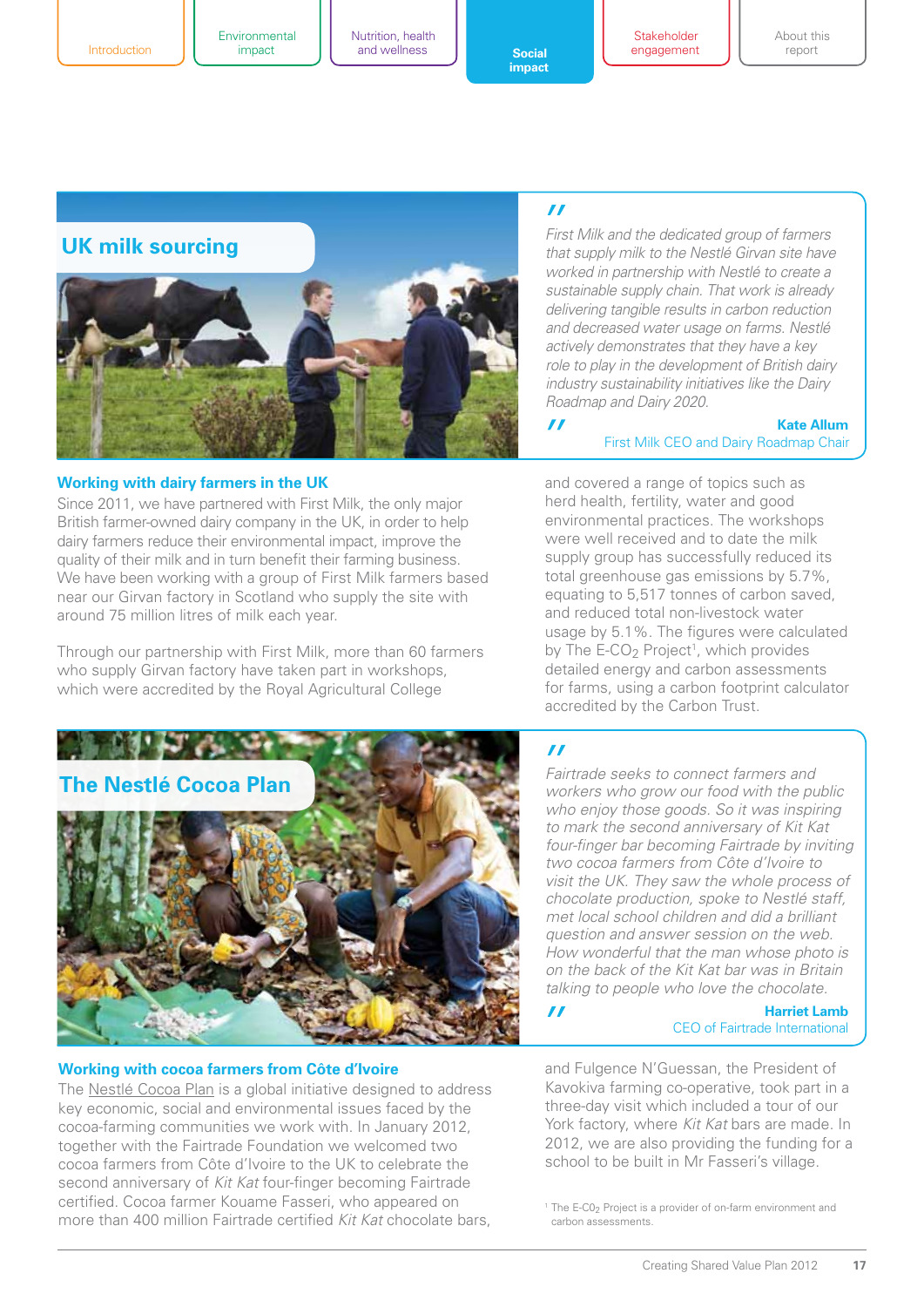Nutrition, health impact **c c social** 

**[impact](#page-0-0)** 

**Stakeholder** engagement About this report

#### **Eliminating child labour from the cocoa supply chain**

We believe child labour has no place in our supply chain and we are firmly committed to taking action to eradicate the practice from our cocoa supply chain. In 2011, we became the first food company to partner with the Fair Labor Association (FLA). We commissioned the FLA to investigate our cocoa supply chain in Côte d'Ivoire to identify the risk of child labour on the cocoa farms that supply our factories.

In 2012, the FLA reported that child labour is a reality on the cocoa farms and has its roots in a combination of factors, including poverty and the socio-economic situation of farmers. The report is published on the Fair Labor Association website. We fully support

**The NESCAFÉ Plan** *The partnership between Nestlé and the Colombian coffee growers is a unique model* **<b>The partnership between Nestlé** and the

#### **Providing training and technical assistance in Colombia**

Through th[e NESCAFÉ Plan o](www.nescafe.co.uk/sustainability)ur global business will invest approximately £213 million in coffee projects worldwide and distribute 220 million high-yielding coffee trees by 2020. In 2011, through our partnership with the Colombian Coffee Growers Federation (FNC), we contributed funding, provided around 4.5 million disease-resistant plantlets (exceeding the 2011 objective of 4 million plantlets) and trained 1,551 farmers in good agricultural practices. We plan to roll this out to a further 900 farmers in 2012 and distribute an additional 4.5 million coffee plantlets. The coffee we purchase from these farmers is a key component of NESCAFÉ *Gold Blend*® and is compliant with the 4C (Common Code for Coffee Community) sustainability standard.

In 2012, we are also expanding the initiative to train 115 women heads of household in the farming community on matters of coexistence and prevention of family violence. We are working with The Colombian Institute of Family Welfare and the Manuel Mejía Foundation to develop and deliver this programme.

the 11 recommendations made by the FLA and have implemented a[n action plan to](http://www.nestle.com/Common/NestleDocuments/Documents/Creating%20Shared%20Value/Rural_development/Action_Plan_for_FLA_%20cocoa_report.PDF) address these. The plan, which is published on our website, covers immediate actions in 2012, medium-term actions in 2013 and longerterm actions up to 2016. We will prioritise the actions needed to tackle child labour in the first two phases, and will confront other labour standards issues over the third phase. The aim is to improve management systems in our supply chain and create new mechanisms, where needed, as a basis for further actions to eliminate the causes of child labour.

#### $\mathbf{r}$

*in which a very recognised international brand is having direct dialogue and involvement with the producers. It is a new model that we believe creates long-term shared value for the supply chain. The NESCAFÉ Plan complements the Colombian Coffee Growers Federation's ongoing Sustainability that Matters programmes and motivates coffee growers who are now in a position to see the importance of their effort and their direct link with all the participants of the industry, including of course consumers.*

 $\prime\prime$ 

**Adriana Mejía**

Director for Europe, Colombian Coffee Growers Federation (FNC)

#### **Supporting Brazilian coffee farmers**

In 2012, we have launched an initiative in the Nova Resende province of Brazil, to provide Brazilian coffee farmers with 4C training. We are also funding soil, leaf and water analysis for over 1,800 farmers, and installing 20 septic tanks to prevent the contamination of nearby rivers and streams. These actions are developed in response to the needs identified by the community.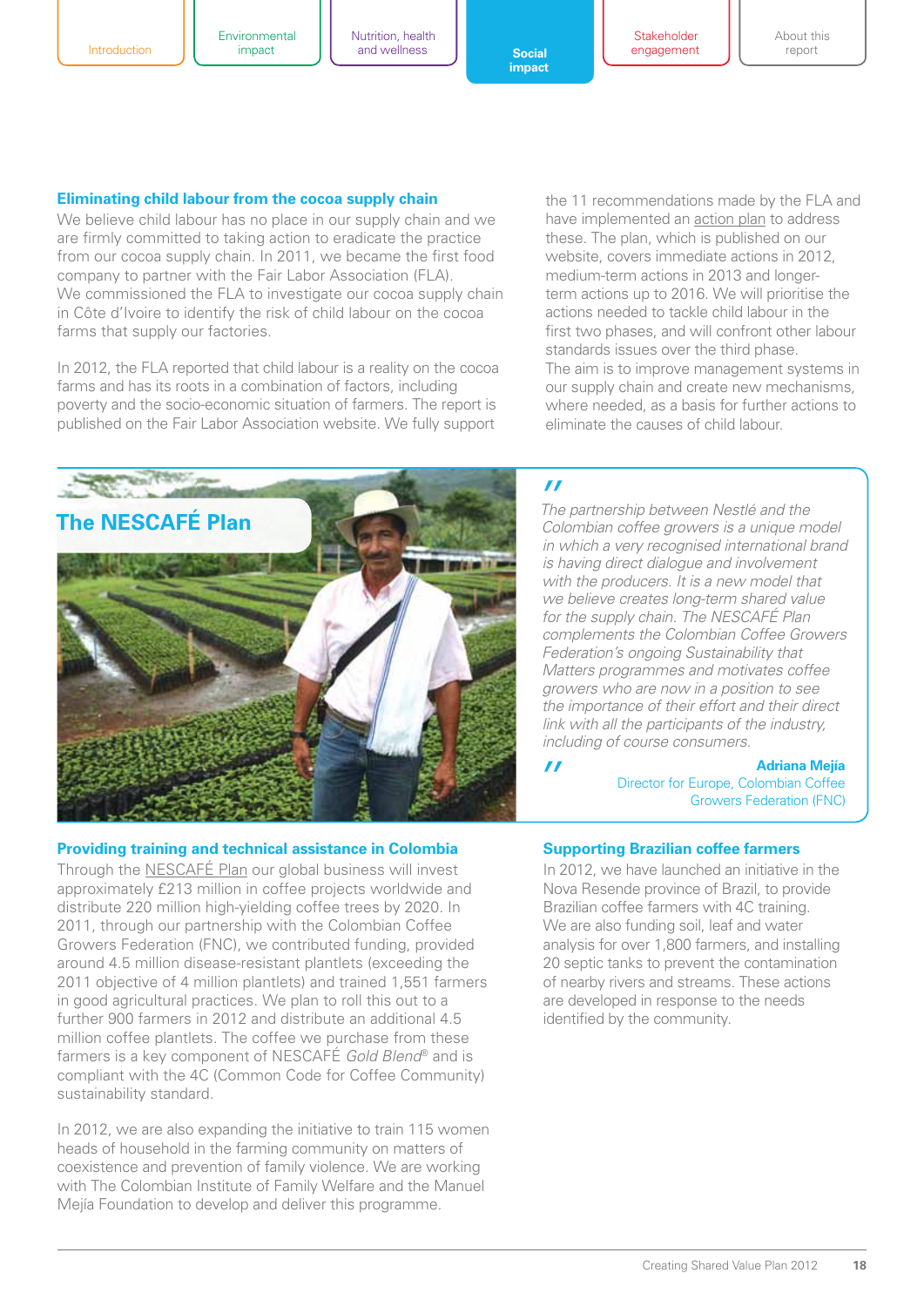**Stakeholder** engagement About this report

# **Communities**

We value the communities where we operate and are committed to supporting them through a range of activities. Our community partnerships are focused on addressing the challenges around Nutrition, Health and Wellness and Environmental Sustainability. In addition, our employees are engaged in philanthropic work through our Charity of Choice fundraising partnership.



#### **Our performance highlights**



#### **F** Our targets and performance are on pages 2 and 3

#### **Nestlé Healthy Kids global programme**

Our global programme, Nestlé Healthy Kids, aims to help children across the world become more aware of nutrition, health and wellness. As part of this, in 2011 we continued our UK partnership with children's charity 4Children, to run the Make Space for Health campaign.

Make Space for Health aimed to increase nutrition, health and wellness awareness among young people and promote healthy lifestyles to 11 to 19-year-olds through a network of out-of-school clubs. In 2011, our £150,000 investment helped Make Space for Health reach nearly 650 children directly (and many more with our programme materials), and partner with five local authorities and armed forces youth centres.

#### **PhunkyFoods**

In 2011, we continued to support PhunkyFoods, an independent, curriculum-based programme providing healthy lifestyle lesson plans and resources for UK primary schools. We donated £75,000, which helped 71 schools to renew their memberships and 50 new schools to join the programme. This enabled 24,000<sup>1</sup> school children to learn about healthy eating and physical activity.

#### **Challenges and future plans**

Following a review of our community programmes, our partnership with 4Children came to an end in January 2012. We believe that by focusing our efforts on a new Nestlé UK Healthy Kids programme in partnership with PhunkyFoods, we can make a greater difference in this area. In 2012, we will invest £220,000 to roll out the programme to all primary schools in York and Tutbury. This will also fund research at Leeds Metropolitan University to evaluate the programme and provide nutritionist support to help our schools deliver the programme effectively.

## **Continuing our support for the catering industry**

This year, we continued to support the hospitality industry through our nationwide student catering competition, Nestlé Toque d'Or®. The contest gives students from catering colleges across the UK the opportunity to bridge the gap between theory and hands-on skills with the support of experienced mentors. For the 2012 competition, students were asked to design and present a concept restaurant and create a healthy, twocourse lunch menu that took into account issues such as nutrition and sustainability.

1 2010–2011 academic year.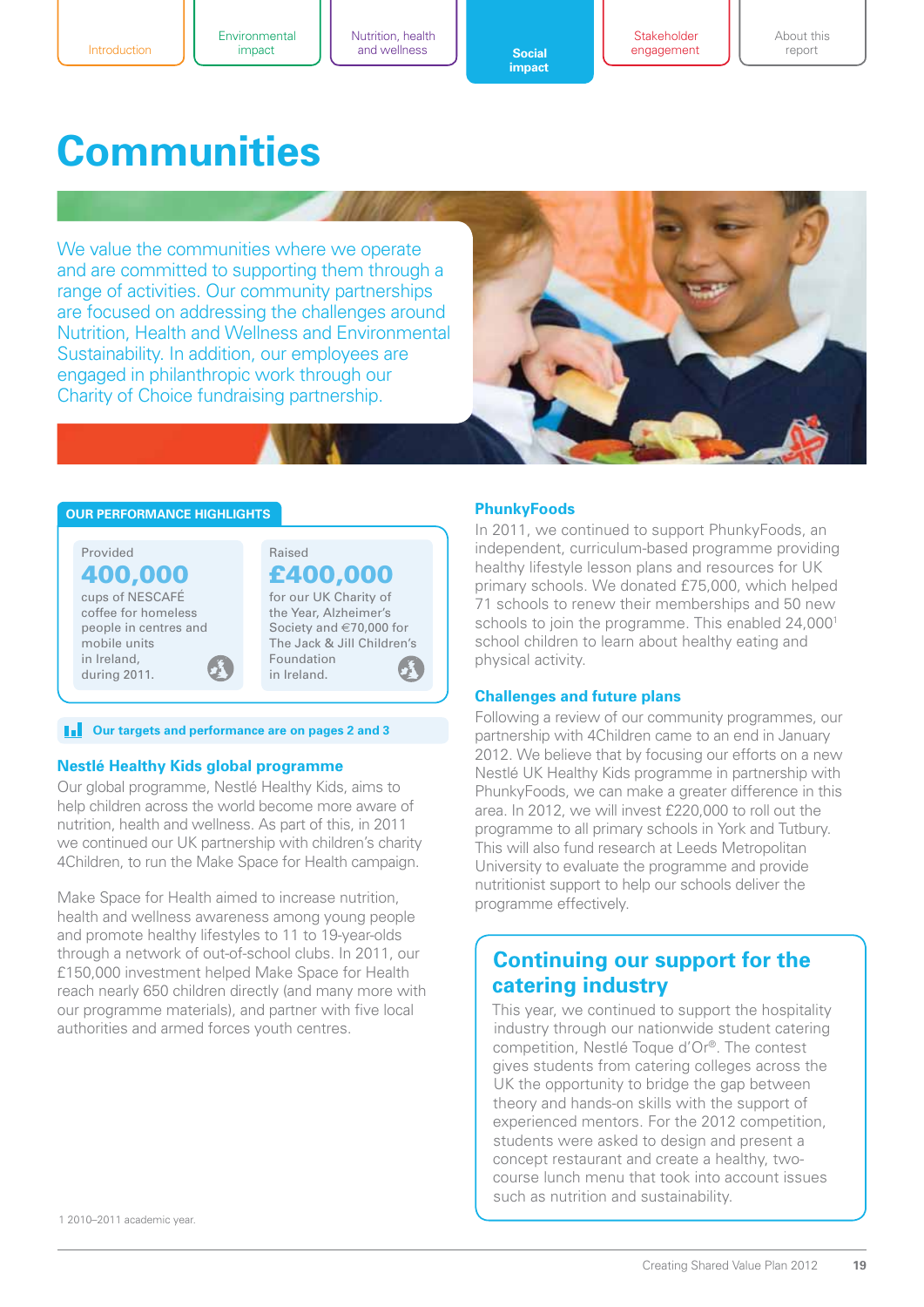Nutrition, health impact **c c social** 

**DOM NOTE** 

**[impact](#page-0-0)** 

**Stakeholder** engagement About this report

# **People** 1000000

We employ around 327,500 people globally and around 6,400 people across 19 sites in the UK and Ireland. We are committed to helping our employees achieve their potential, providing them with a safe working environment and embracing equality and diversity throughout our workforce.

# **Training and development**

#### **Developing talent through the Nestlé Academy**

In 2011, we launched the Nestlé Academy to bring together our graduate and apprentice programmes, direct entry schemes and vocational training courses. The academy offers flexible entry points to attract people at different life stages, and provide an alternative route to education, offering NVQs and degree-level qualifications.

#### **Doubling our number of apprentices and graduates**

We are committed to providing training opportunities for young people in the UK. In 2011, we recruited 25 graduates and 9 apprentices while committing to double our intake of both graduates and apprentices in 2012 and offer an additional 22 internships to university students. So far in 2012 we have taken on 44 graduates, 16 apprentices, 12 university interns and 23 student placements. We also recruited our first commercial apprentice in Human Resources and in the future we plan to extend our apprenticeship programme across other business functions, such as Sales.

#### **Adult apprenticeships**

We are committed to ensuring our employees have varied career development routes throughout the organisation. In 2011, four existing employees were given the opportunity to build and develop their skill set through an adult apprenticeship programme in Advanced Engineering. The apprentices based in our Tutbury and Halifax factories are participating in a two-year programme including a mix of college study and on-the-job experience, leading to a new role as a Plant Technician.

#### **Our performance highlights**



#### **THE Our targets and performance are on pages 2 and 3**

#### **Confectionery Academy**

We launched our Confectionery Academy in 2011 to develop our next generation of confectioners. Fifteen employees, selected from various roles across the business, joined the academy to gain a range of confectionery skills, including chocolate tempering, toffee manufacturing and biscuit baking. Employees who complete the course are awarded a Diploma Level 3 in Food Industry Skills.

#### $\boldsymbol{\mathcal{H}}$

 $\boldsymbol{H}$ 

*The Nestlé Academy is a great example of our industry taking action to ensure we attract and retain the best talent in order to deliver sustainable growth. Nestlé's impressive programme demonstrates how providing the right support and development and nurturing an entrepreneurial mindset can uncover individuals' potential and help to create the industry leaders of tomorrow.*

> **Angela Coleshill** HR Director, Food and Drink Federation

1 This data relates to Nestlé in the Market (NIM).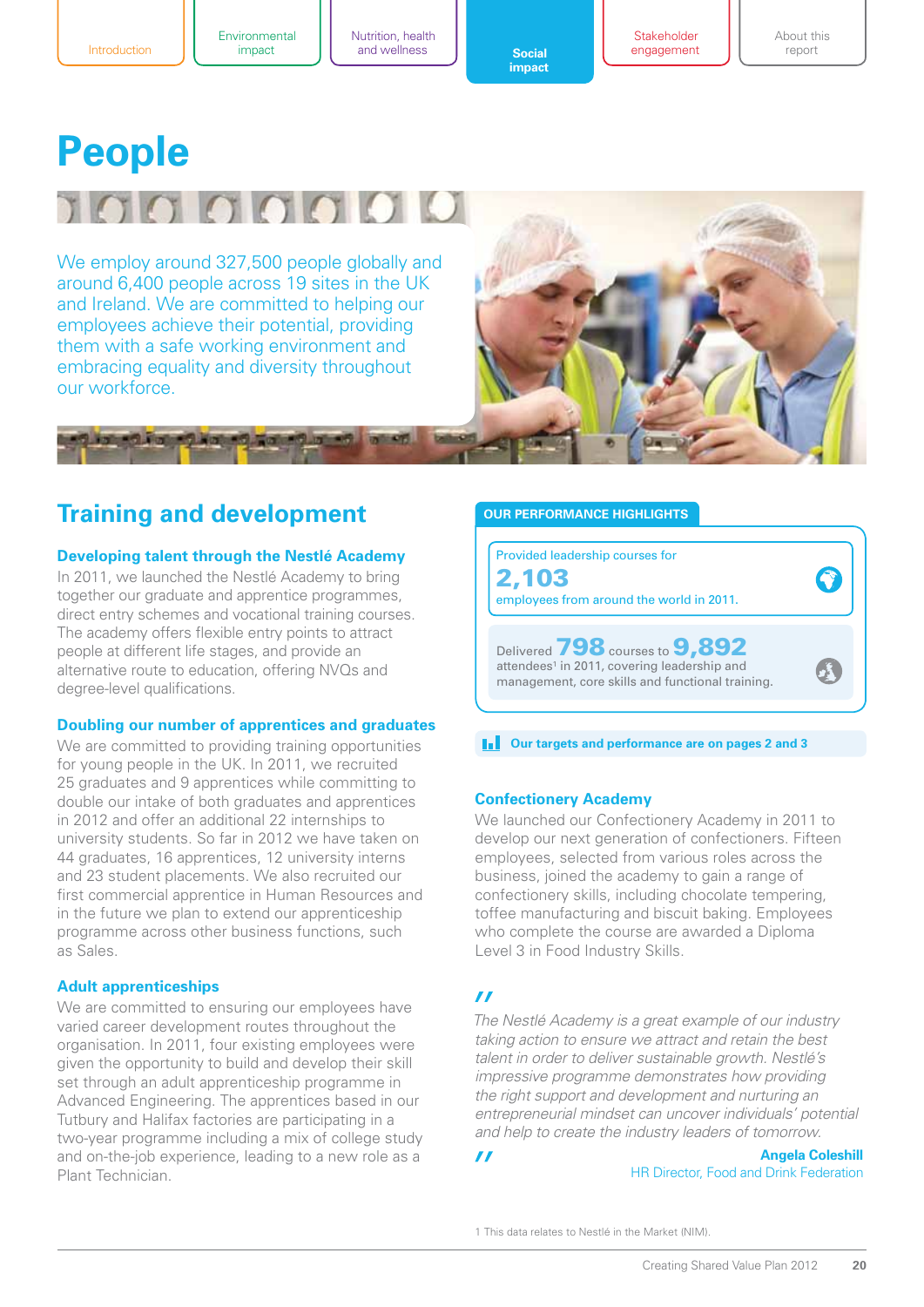Nutrition, health impact **c c social** 

**[impact](#page-0-0)** 

**Stakeholder** engagement About this report

# **Diversity**

We embrace cultural and social diversity across our workforce, our customers and the communities where we operate.

#### **Gender balance**

Since the launch of our gender balance initiative in 2008, the percentage of women on our leadership teams around the world has increased by over 35%. In 2011, we held gender balance awareness workshops and action-planning sessions to help our UK senior leadership teams identify how to address this issue across the UK business. In the future, we will offer these sessions to all line managers as a mandatory part of line manager training. In 2011, 30% of our entire workforce in the UK and Ireland was female, with 12% of these in management positions. The total number of female employees in management positions in the UK has increased by 19% over the past five years.

#### **Social mobility**

In 2011, we signed up to the Social Mobility Business Compact launched by Deputy Prime Minister, Nick Clegg, to create fairer opportunities for people to access training

and jobs. Part of our focus in this area has been to create awareness of the range of careers that are open to young people from all backgrounds in the food and drink industry. In March 2012, we co-hosted an exhibit with the Food and Drink Federation at the Big Bang Science and Engineering Fair, to promote the opportunities in food manufacturing to young people.

#### **Supporting a national equality standard**

In 2012, we announced our support for the development of a national equality standard. There is currently no such recognised standard for the UK, and this has led to inconsistent approaches to tackling inequality and promoting inclusion. In joining the new working group, alongside the Equality and Human Rights Commission, we are contributing towards implementing a national equality standard with clear diversity objectives. Companies will be awarded a national equality certification if an internal audit finds them to be meeting all the necessary diversity requirements.

# **Safety and health**

The safety and health of every employee, contractor and visitor is of paramount importance to us and we are committed to creating a world-class safety culture.

#### **Raising awareness of safety and health**

In 2011, we successfully launched our employeebased safety programme '3A' (Awareness, Action and Agreement) across the UK. This is an employee-led observation programme focusing on reporting safe and unsafe acts and conditions.

#### **Our performance highlights**

Introduced regular reviews of safety and health performance in

### all Executive Board meetings.

This model is now being followed in management meetings across the world.

Achieved a  $78\%$  reduction in Lost Time Safety Incidents and reduced the number of work days lost by 82% since 2006 (2011 Lost Time Incident Frequency Rate was 1.22).

### **Competencies and performance are on pages 2 and 3**<br>Competencies for managers.

2 The rate shows 1.2 lost time accidents for every million hours worked.



**Safety messaging is a priority in each of our sites to ensure employee awareness.**

### **Industry recognition**

In October 2011, our York factory came in the top three in the National Food and Drink Health and Safety Awards organised by the Institute of Occupational Safety and Health. The factory won third spot for integrating safety and health into employee performance appraisals and for developing specialist safety and health